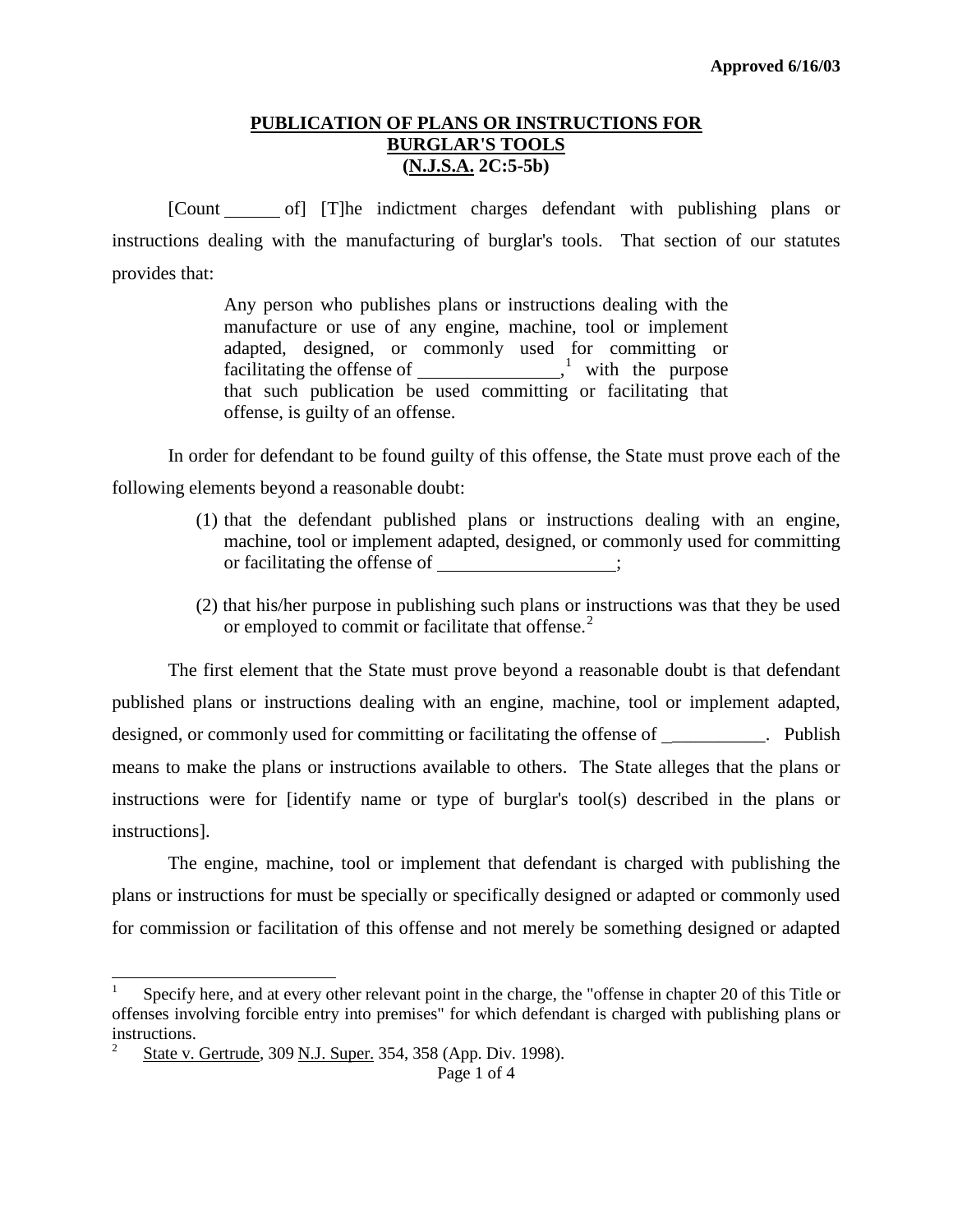#### **PUBLICATION OF PLANS OR INSTRUCTIONS FOR BURGLAR'S TOOLS N.J.S.A. 2C:5-5b**

or commonly used for some other purpose that can be or is used for committing or facilitating this offense. $3$ 

The elements of the offense of are [see appropriate Model Jury Charge] OR [I have already defined for you (OR I will define for you) the elements of the offense of in the instructions regarding count of the indictment.

The second element that the State must prove beyond a reasonable doubt is that defendant's purpose was that the plans or instructions for the engine, machine, tool or implement that he/she published would be used for committing or facilitating the offense of  $\overline{A}$ . person acts purposely with respect to the nature of his/her conduct or a result thereof if it is his/her conscious object to engage in conduct of that nature or to cause such a result. A person acts "purposely" with respect to attendant circumstances if he/she is aware of the existence of such circumstances or he/she believes or hopes that they exist.

Purpose is a condition of the mind that cannot be seen and that can be determined only by inferences from conduct, words or acts. A state of mind is rarely susceptible of direct proof but must ordinarily be inferred from the facts. Therefore, it is not necessary that the State produce witnesses to testify that an accused said that he/she had a certain state of mind when he/she engaged in a particular act. It is within your power to find that such proof has been furnished beyond a reasonable doubt by inference, which may arise from the nature of defendant's acts and conduct, from all that he/she said and did at the particular time and place, and from all surrounding circumstances.

If the State has failed to prove each element of this offense beyond a reasonable doubt, then you must find the defendant not guilty. If the State has proven each element of this offense beyond a reasonable doubt, then you must find defendant guilty.

# **CHARGE IF APPROPRIATE:**

3 See Cannel, Criminal Code Annotated, Comments 2. (second paragraph) and 4. to N.J.S.A. 2C:5-5 ("[T]he linkage of the manufacture of implements with the publishing of plans suggests that the higher penalty was intended for those persons who produce a specialized implement. Such persons pose a greater danger to the public").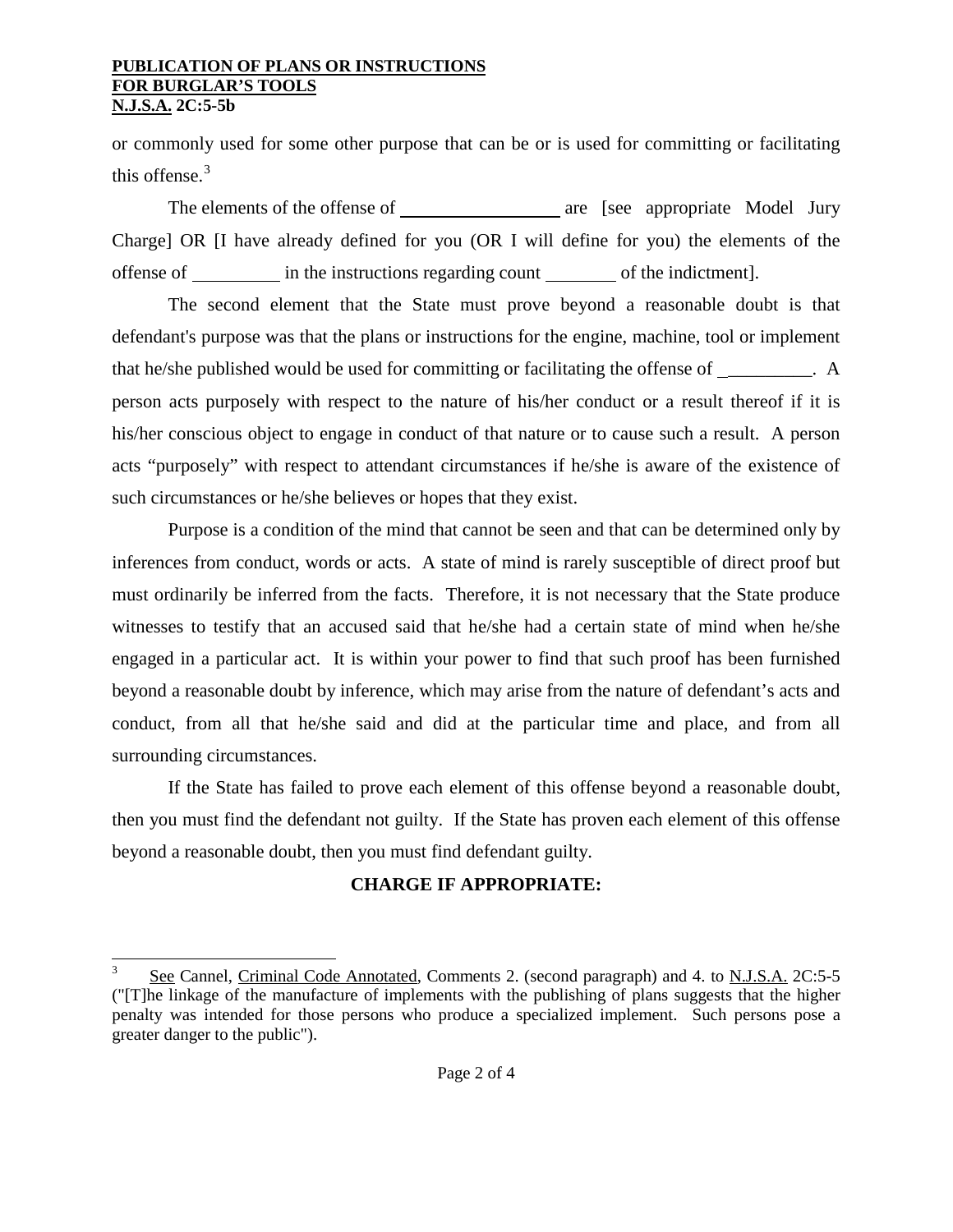## **POSSESSION OF PLANS OR INSTRUCTIONS FOR BURGLAR'S TOOLS (lesser included offense)**

As part of his/her denial of guilt to this charge, defendant asserts that he/she did not publish the plans or instructions for the burglar's tools, but merely possessed them without having any role or part in their publication. It is the State's burden to prove beyond a reasonable doubt that defendant published the plans or instructions rather than merely possessed them.

The word "possess" as used in criminal statutes signifies a knowing, intentional control of a designated thing, accompanied by a knowledge of its character.

Thus, the person must know or be aware that he/she possesses the item (in this case

), and he/she must know what it is that he/she possesses or controls (namely, plans or instructions for burglar's tools).

[Where applicable charge the following: this possession cannot merely be a passing control that is fleeting or uncertain in its nature.] In other words, to "possess" within the meaning of the law, the defendant must knowingly procure or receive the item possessed or be aware of his/her control thereof for a sufficient period of time to have been able to relinquish his/her control if he/she chose to do so. (Define "knowing" N.J.S.A. 2C:2-2 and any other definition relevant to the item allegedly possessed.)

A person may possess (an item) even though it was not physically on his/her person at the time of the arrest, if he/she had in fact, at some time prior to his/her arrest, had control over it.

When we speak of possession, we mean a conscious, knowing possession. The law recognizes two kinds of possession: they are actual possession and constructive possession.

# **ACTUAL POSSESSION**

A person is in actual possession of a particular article or thing when he/she knows what it is: that is, he/she has knowledge of its character and knowingly has it on his/her person at a given time.